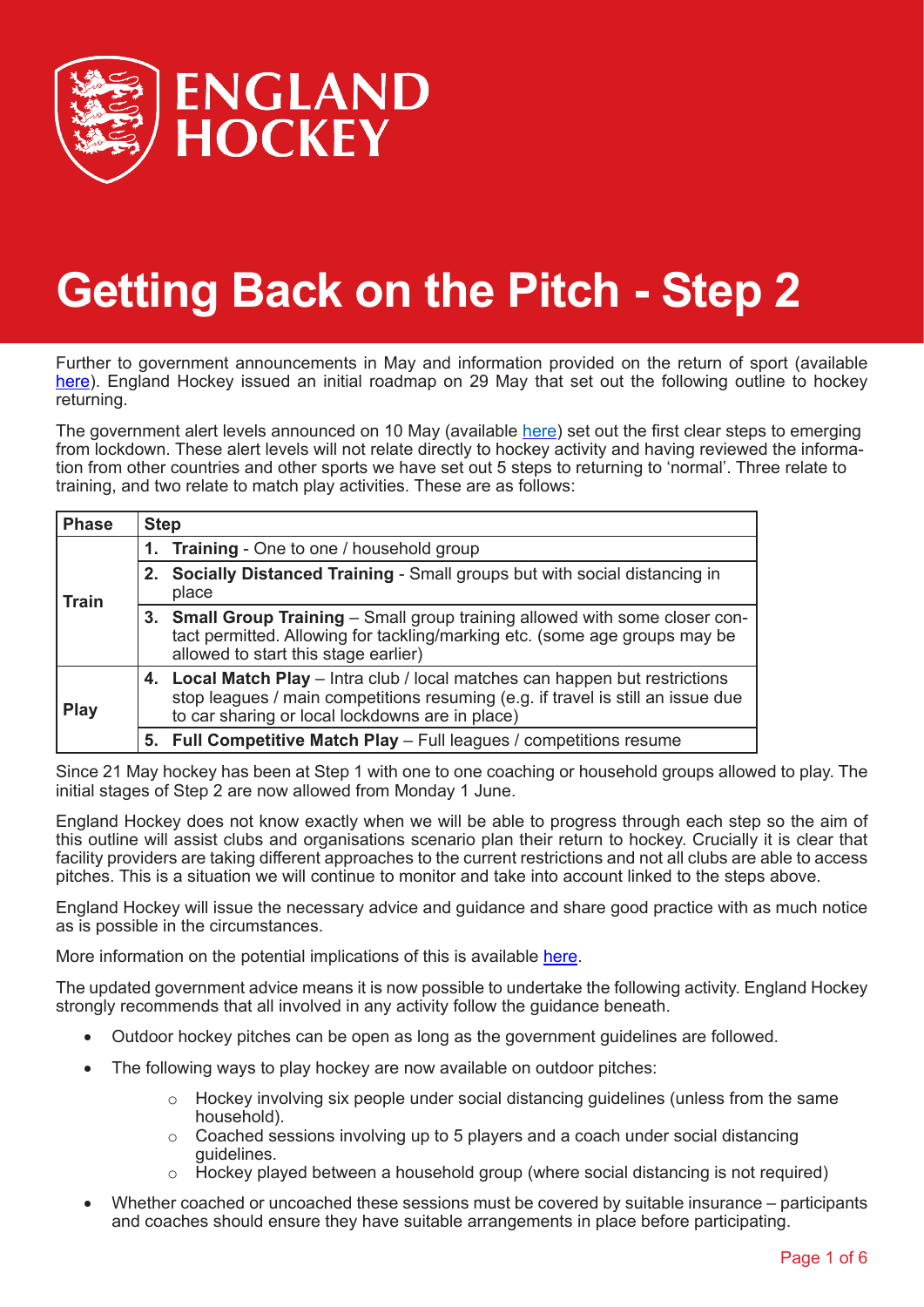We continue to encourage the fantastic 'hockey at home' initiatives that we have seen throughout the last two months to continue [\(examples here](http://www.englandhockey.co.uk/page.asp?section=2614§ionTitle=Let%27s+Stick+Together))

England Hockey are offering free online workshops for coaches to support the delivery of hockey, by sharing ideas of fun and engaging sessions that can be delivered under the current government guidance. To register you interest please click [here.](https://forms.office.com/Pages/DesignPage.aspx?fragment=FormId%3DNvkYmuiQxU--asEa8eSc6r55cVX3wDRCp8ohmjPZ-6RUQlJBVUJQTlJWSEM5RThTMk9KTTg3QUhRVC4u%26Token%3D0d91afd781fe44f290357d58107d699c)

We will confirm dates and timings for the workshops week beginning 8th June.

England Hockey will continue to follow government and Public Health England advice. Timings of any changes to the circumstances for hockey will always be led by government advice during the Covid-19 restrictions. Whilst these are the first steps for returning to play, we would encourage everyone to firstly consider the health of themselves and others.

# **Summary guidance for outdoor hockey – from 1 June 2020**

The following is a summary of the full guidance which is available later in this document:

- Follow Public Health England advice for good hygiene at all times
- Maintain 2m social distance (unless you are from the same household)
- Maximum single group size is 6 people (including any coaches)
- Use your own equipment (stick and balls) and avoid touching other equipment (goals etc). If you are doing passing exercises only touch the ball with your stick!
- One-to-one and group coaching is permitted in line with England Hockey safeguarding guidance (included in [here](http://www.englandhockey.co.uk/core/core_picker/download.asp?id=12264))
- Think about how you divide the pitch if more than one group is using it to ensure there is sufficient space between groups. The aim should be to ensure groups have significant space at all times including starting and finishing sessions. Groups should not mix. Coaches should not work across groups.
- Parents should remain in sight of young players at all times whilst maintaining social distancing from others.
- Book online and leave space (10 minutes) between bookings to avoid bottlenecks
- Do not participate if you are required to self-isolate
- Ensure you are appropriately insured and first aid equipment is available.

If you have any questions or feedback please email [clubs@englandhockey.co.uk](mailto:clubs@englandhockey.co.uk)

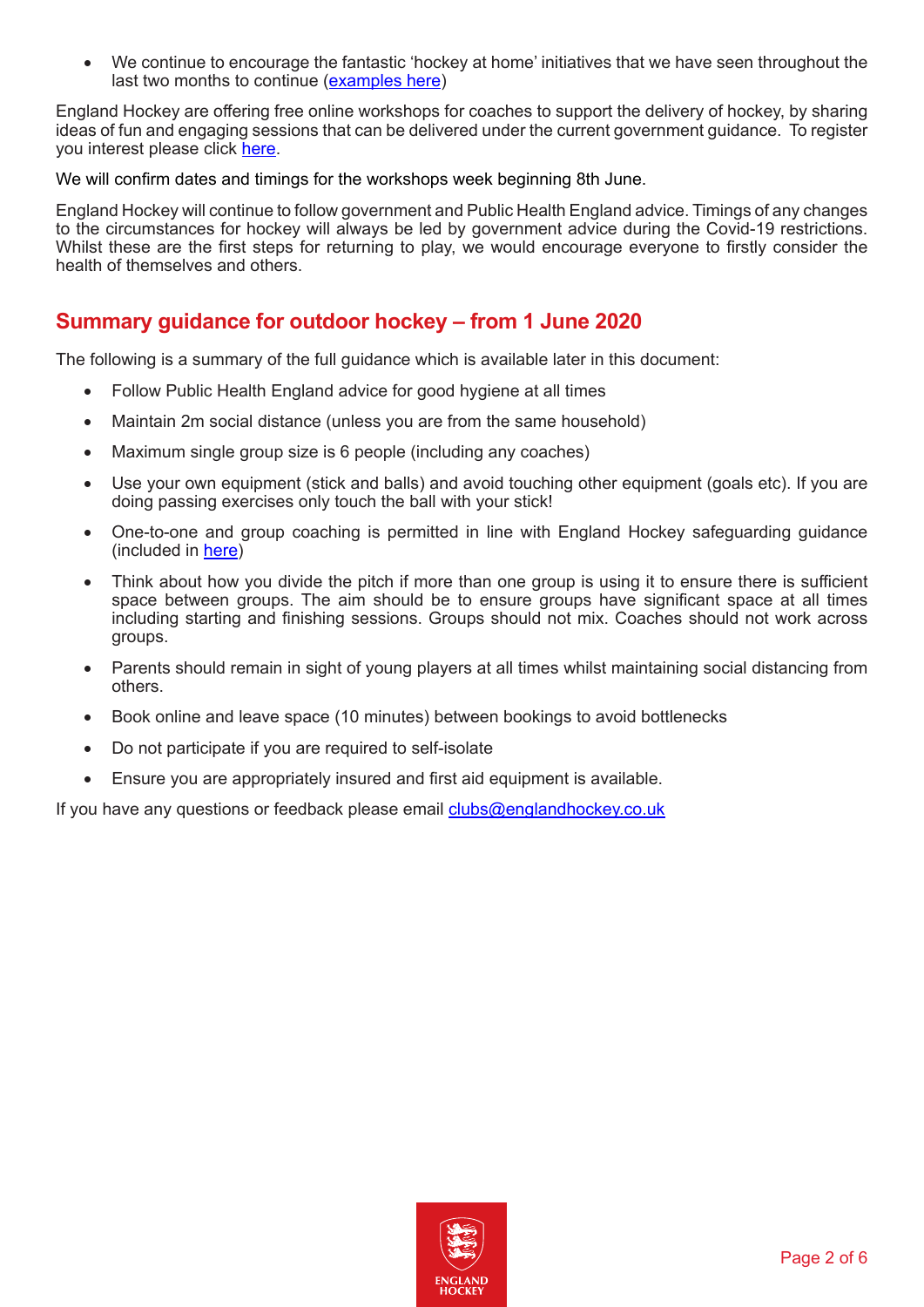# **Full Government Guidance**

#### **The following recommendations for Hockey in England have been built from the government advice as follows:**

*Overarching Government Guidance for Participants:*

[https://www.gov.uk/government/publications/coronavirus-covid-19-guidance-on-phased-return-of-sport-and](https://www.gov.uk/government/publications/coronavirus-covid-19-guidance-on-phased-return-of-sport-and-recreation/guidance-for-the-public-on-the-phased-return-of-outdoor-sport-and-recreation)[recreation/guidance-for-the-public-on-the-phased-return-of-outdoor-sport-and-recreation](https://www.gov.uk/government/publications/coronavirus-covid-19-guidance-on-phased-return-of-sport-and-recreation/guidance-for-the-public-on-the-phased-return-of-outdoor-sport-and-recreation)

*Coaches:*

[https://www.gov.uk/government/publications/coronavirus-covid-19-guidance-on-phased-return-of-sport-and](https://www.gov.uk/government/publications/coronavirus-covid-19-guidance-on-phased-return-of-sport-and-recreation/guidance-for-personal-trainers-and-coaches-on-the-phased-return-of-sport-and-recreation)[recreation/guidance-for-personal-trainers-and-coaches-on-the-phased-return-of-sport-and-recreation](https://www.gov.uk/government/publications/coronavirus-covid-19-guidance-on-phased-return-of-sport-and-recreation/guidance-for-personal-trainers-and-coaches-on-the-phased-return-of-sport-and-recreation)

*Facility Providers:*

*UK Government:* [https://www.gov.uk/government/publications/coronavirus-covid-19-guidance-on-phased](https://www.gov.uk/government/publications/coronavirus-covid-19-guidance-on-phased-return-of-sport-and-recreation/guidance-for-providers-of-outdoor-facilities-on-the-phased-return-of-sport-and-recreation)[return-of-sport-and-recreation/guidance-for-providers-of-outdoor-facilities-on-the-phased-return-of-sport](https://www.gov.uk/government/publications/coronavirus-covid-19-guidance-on-phased-return-of-sport-and-recreation/guidance-for-providers-of-outdoor-facilities-on-the-phased-return-of-sport-and-recreation)[and-recreation](https://www.gov.uk/government/publications/coronavirus-covid-19-guidance-on-phased-return-of-sport-and-recreation/guidance-for-providers-of-outdoor-facilities-on-the-phased-return-of-sport-and-recreation)

*Additional advice from the FIH:* [http://fih.ch/news/covid-19-fih-issues-guidance-to-ensure-playing-fields-are](http://fih.ch/news/covid-19-fih-issues-guidance-to-ensure-playing-fields-are-ready-when-restrictions-end/)[ready-when-restrictions-end/](http://fih.ch/news/covid-19-fih-issues-guidance-to-ensure-playing-fields-are-ready-when-restrictions-end/)

# **Government Team Sports Guidance (NEW from 1 June)**

People who play team sports can now meet to train together and do things like conditioning or fitness sessions but they must be in wholly separate groups of no more than 6 and must remain 2 metres apart at all times. While groups could practice ball skills like passing and kicking, equipment sharing should be kept to a minimum and strong hand hygiene practices should be in place before and after. Physical contact with anyone outside of your household is not permitted, therefore playing of any games (small sided or full) is also not permitted at this time. Avoid meeting in groups of 6 in busy or overcrowded areas, if it is so busy that it is not possible to maintain social distancing at all times.

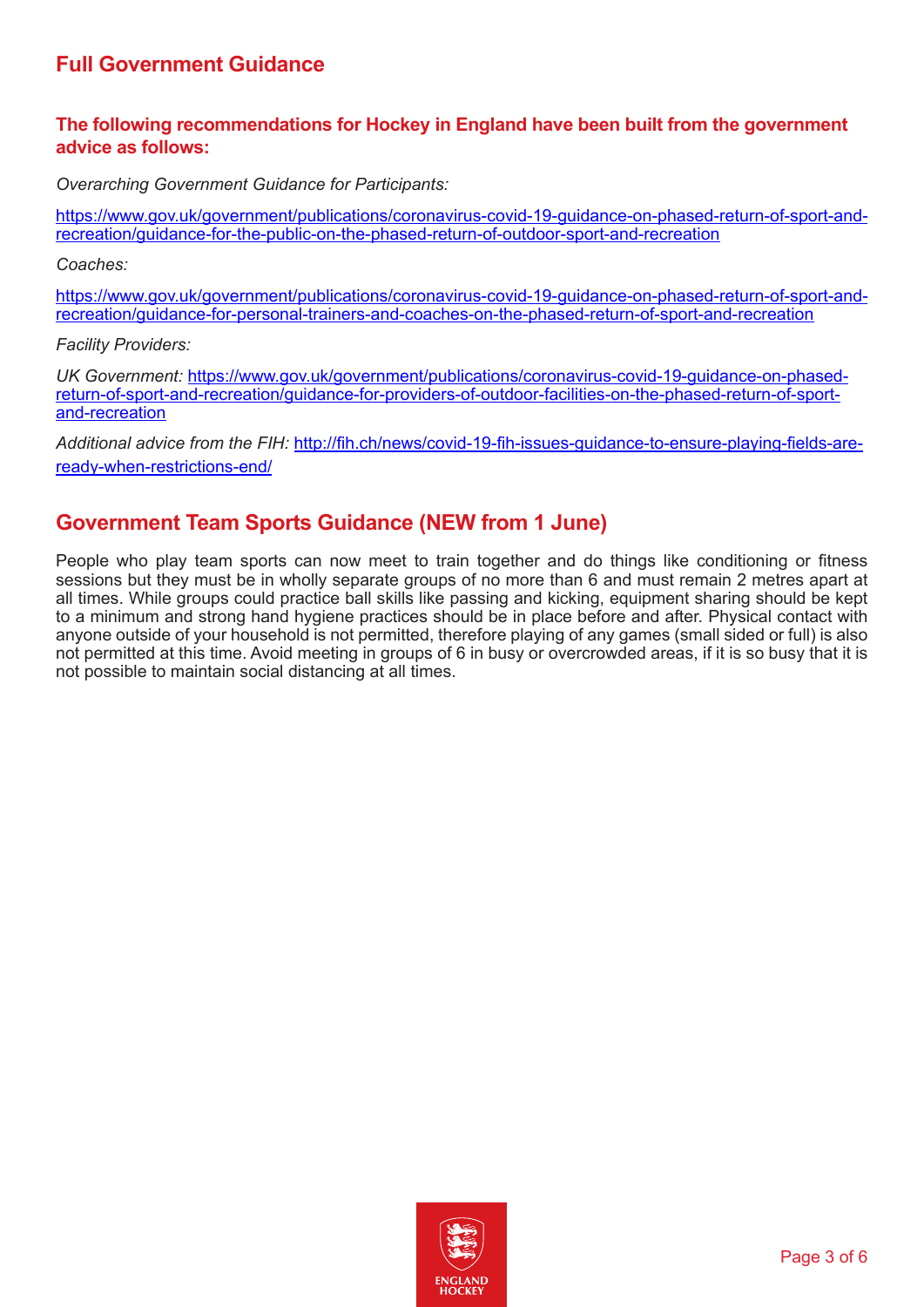# **Detailed guidance for hockey:**

These are not exhaustive and should be read in conjunction with the government guidance above. There are three groups that this advice relates to – Participants, Coaches and Facility Operators.

## **Participants**

- Preparing to play
	- $\circ$  Booking use electronic booking process or pay online to the venue.<br> $\circ$  Hygiene in line with government advice wash hands before and after
	- Hygiene in line with government advice wash hands before and after activity and regularly use hand sanitiser.
	- $\circ$  The maximum group size is 6, including coaches and maintaining social distancing guidelines unless you are from the same household.
	- $\circ$  Parents should remain in sight of young players at all times whilst maintaining social distancing.
	- $\circ$  Equipment use your own equipment sticks, balls (mark your own with your initials), gumshield, facemasks (if required), goalkeeping equipment (if appropriate) and ensure water bottles full on arrival, do not share equipment and disinfect or leave for 72 hours after use.
	- o If you are doing a passing drill only touch any of the balls with your stick. Allow the owner of the balls to collect and disinfect their balls/equipment.
	- $\circ$  Insurance ensure you are suitably insured for the activity you are undertaking, see England Hockey's Health and Safety advice [here](http://www.englandhockey.co.uk/core/core_picker/download.asp?id=20324).
	- $\circ$  First Aid Provision Ensure suitable provision is available for first aid. St John's Ambulance advice is available [here](https://www.sja.org.uk/get-advice/first-aid-advice/covid-19-advice-for-first-aiders/).

#### **Access**

- $\circ$  Travel Ensure you travel on your own or in your household group.
- o Avoid using public transport
- $\circ$  Arrive as close as possible to when you need to be there
- o Allow others to leave before you enter the pitch if you need to wait then do so away from the pitch and clear of the gates. Follow one-way systems where they are in place.
- $\circ$  Ensure you leave the pitch before the end of your allotted time so that the space is empty for the next players.
- $\circ$  Arrive changed and ready to play. Shower at home, and do not use the venue's changing area.
- $\circ$  Do not congregate after playing. No extra-curricular or social activity should take place
- $\circ$  Access to facilities no inside space (apart from toilets) will be available, ensure you follow the directions and distancing rules as set out by venue.
- o Where possible avoid touching gates/fences/goals unless absolutely necessary.
- **Playing** 
	- Think about how you divide the pitch if more than one group is using it to ensure there is sufficient space between groups. The aim should be to ensure groups have significant space at all times including starting and finishing sessions. Groups should not mix. Coaches should not work across different groups in the same session.
	- $\circ$  Maintain social distancing at all times outside of your household group.<br> $\circ$  Parents/quardians should ideally be limited to one non-participant with s
	- Parents/guardians should ideally be limited to one non-participant with strict social distancing between spectators.
	- o If you are a junior and undertaking a one to one coaching session a parent / guardian must be present at all times and follow social distancing guidelines.
- After play
	- $\circ$  Equipment and facilities used should be disinfected between sessions. We would recommend only the facility operators moves goals.
	- $\circ$  Good hygiene practice should continue to be followed with equipment disinfected or left for 72 hours.

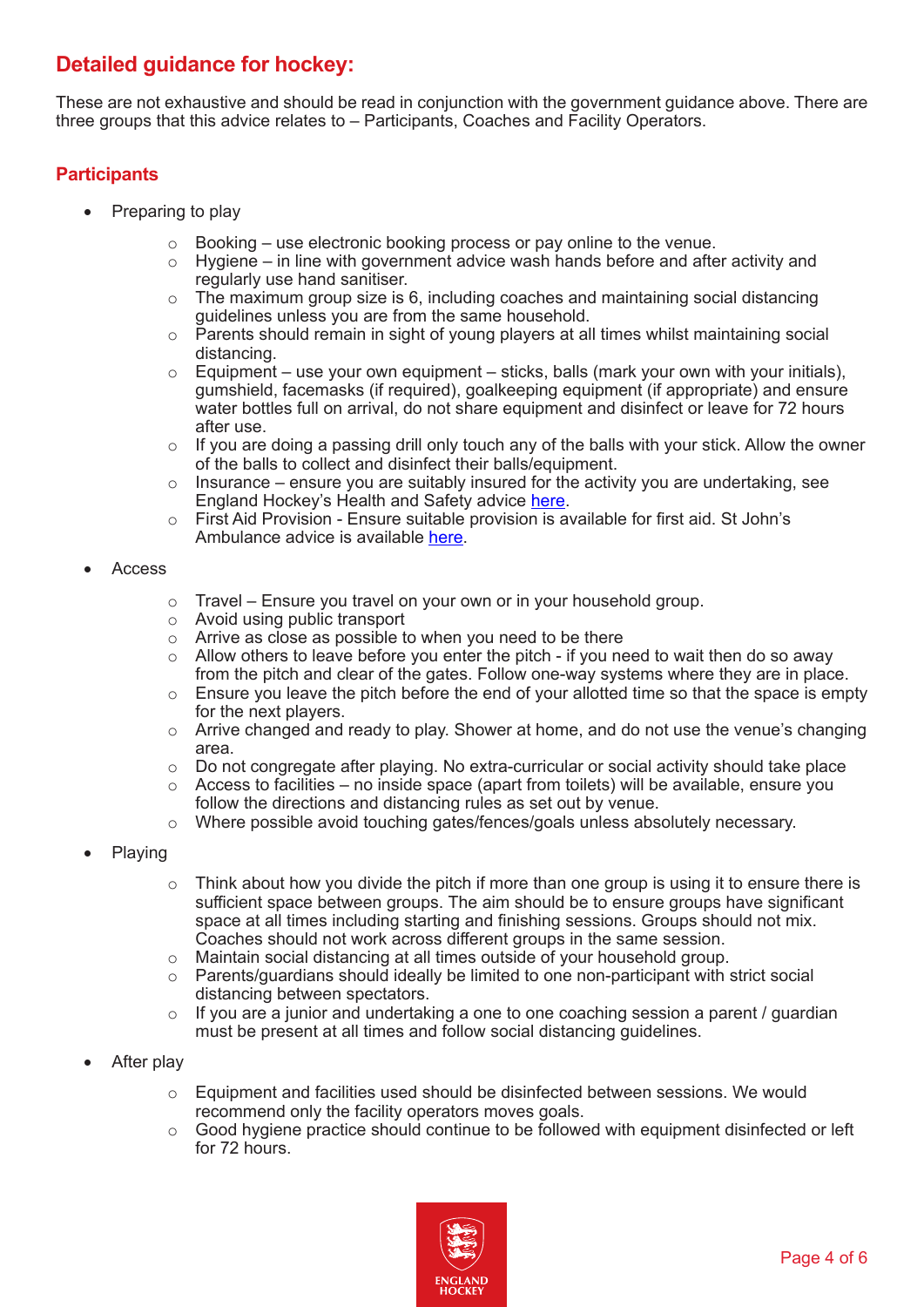If you show symptoms of Covid-19 you should contact anyone you have been in contact with so they can self-isolate in line with government guidance.

### **Coaches**

- The maximum group size (including coaches) is 6. Social distancing guidelines should be followed except if anyone is from the same household.
- One to one and small group coaching sessions are allowed and we strongly recommend that parents / carers should be present for sessions involving young people at this time. This is mandatory for one to one coaching sessions. England Hockey advice on safeguarding is [here](http://www.englandhockey.co.uk/page.asp?section=1168§ionTitle=Safeguarding+%26+Protecting+Young+People) and guidance on one to one coaching included in [here](http://www.englandhockey.co.uk/core/core_picker/download.asp?id=12264).
- Parents should remain in sight of young players at all times whilst maintaining social distancing.
- **Preparation** 
	- $\circ$  Coaches should take all reasonable steps to ensure that sessions are as safe as possible.
	- o A risk assessment should be undertaken.
	- o Bookings should be made online or by phone.
	- o Coaches must take a register of all attendees to ensure any track and trace requirements can be easily fulfilled.
- Think about how you divide the pitch if more than one group is using it to ensure there is sufficient space between groups. The aim should be to ensure groups have significant space at all times including starting and finishing sessions. Groups should not mix. Coaches should not work across different groups in the same session.
- Social distancing must be maintained at all times to a distance of at least 2m. Coaches should adapt sessions accordingly following England Hockey guidance. Free online training sessions are being offered to support this.
- **Equipment** 
	- $\circ$  It is recommended that players bring their own
	- o Where this isn't possible and the coach provides them:
		- Fresh balls should be used for each session balls should be stored separately after use and disinfected or stored for at least 72 hours before being used again.
		- Coaches should collect balls or the player return them with stick/feet not hands.
		- No contact between player and other coaching equipment it is recommended that limited equipment is used if possible.
- **First Aid** 
	- $\circ$  Suitable first aid provision should be provided. St John's Ambulance advice is [here.](https://www.sja.org.uk/get-advice/first-aid-advice/covid-19-advice-for-first-aiders/)
- **Communication** 
	- o Coaches should regularly remind participants (and parents/guardians where appropriate) of the expectations and standards required.
	- o Coaches should ensure that the venue has the necessary standards in place before deciding to use the venue and on arrival and departure.
- If you show symptoms of Covid-19 you should contact anyone you have been in contact with so they can self-isolate in line with government guidance.

## **Facilities**

It is recommended that club venues carefully consider the cost/benefit of opening at this stage.